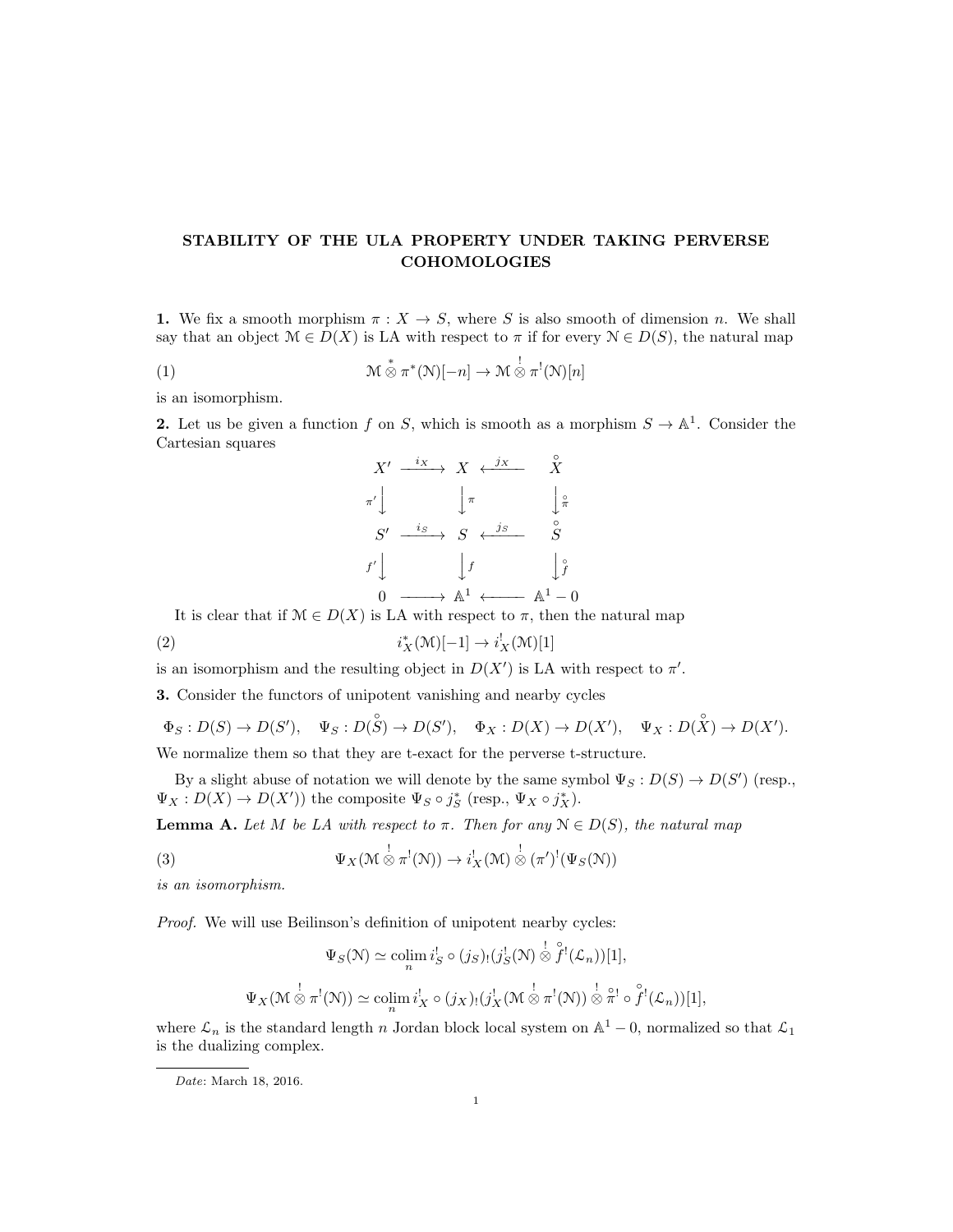The map (3) comes from the canonical map

$$
(j_X)_!(j_X^!(\mathcal{M} \overset{!}{\otimes} \pi^!(\mathcal{N})) \overset{!}{\otimes} \overset{\circ}{\pi}^! \circ \overset{\circ}{f}^!(\mathcal{L}_n)) \to \mathcal{M} \overset{!}{\otimes} (j_X)_!(j_X^!(\pi^!(\mathcal{N})) \overset{!}{\otimes} \overset{\circ}{\pi}^! \circ \overset{\circ}{f}^!(\mathcal{L}_n)) \simeq
$$
  

$$
\simeq \mathcal{M} \overset{!}{\otimes} \pi^! \left( (j_S)_!(j_S^!(\mathcal{N}) \overset{!}{\otimes} \overset{\circ}{f}^!(\mathcal{L}_n)) \right),
$$

where the the second arrow is an isomorphism due to the fact that  $\pi$  is smooth. We claim that the first arrow is also an isomorphism. I.e., we need to show that

$$
i_X^* \left( \mathcal{M} \overset{!}{\otimes} (j_X)_! (j_X^! (\pi^! (\mathcal{N})) \overset{!}{\otimes} \overset{\circ}{\pi}^! \circ \overset{\circ}{f}^! (\mathcal{L}_n)) \right) \simeq i_X^* \left( \mathcal{M} \overset{!}{\otimes} (j_X)_! \circ \overset{\circ}{\pi}^! (j_S^! (\mathcal{N}) \overset{!}{\otimes} \overset{\circ}{f}^! (\mathcal{L}_n)) \right) = 0.
$$

We claim that for any  $\mathring{\mathcal{N}} \in D(\mathring{S})$ , we have

(4) 
$$
i_X^* \left( \mathcal{M} \overset{!}{\otimes} (j_X)_{!} \circ \overset{\circ}{\pi}^1(\overset{\circ}{\mathcal{N}}) \right) = 0.
$$

Indeed, using the fact that  $\pi$  is smooth, we have

$$
(j_X)_! \circ \mathring{\pi}^! (\overset{\circ}{\mathcal{N}}) \simeq \pi^! \circ (j_S)_! (\overset{\circ}{\mathcal{N}}),
$$

and using the fact that M is LA with respect to  $\pi$ , we therefore have

 $\begin{align} \mathcal{M} & \overset{!}{\otimes} (j_X)_! \circ \overset{\circ}{\pi}^1 (\overset{\circ}{\mathcal{N}})[2n] \simeq \mathcal{M} \overset{*}{\otimes} \pi^* \circ (j_S)_! (\overset{\circ}{\mathcal{N}}) \simeq \mathcal{M} \overset{\circ}{\otimes} (j_X)_! \circ \overset{\circ}{\pi}^* (\overset{\circ}{\mathcal{N}}) \simeq (j_X)_! (\mathcal{M} \overset{*}{\otimes} \overset{\circ}{\pi}^* (\overset{\circ}{\mathcal{N}})), \end{align}$ which implies  $(4)$ .

Taking N to be the dualizing sheaf we obtain:

Corollary B. Let  $M$  be LA with respect to  $\pi$ . Then the canonical map

(5)  $\Psi_X(\mathcal{M}) \to i^!_X(\mathcal{M})[1]$ 

is an isomorphism.

Using the distinguished triangles

$$
\Phi_X(\mathcal{M} \overset{!}{\otimes} \pi^!(\mathcal{N})) \to \Psi_X(\mathcal{M} \overset{!}{\otimes} \pi^!(\mathcal{N})) \to i_X^!(\mathcal{M} \overset{!}{\otimes} \pi^!(\mathcal{N}))[1]
$$

and

$$
i_X^!(\mathcal{M}) \overset{!}{\otimes} (\pi')^!(\Phi_S(\mathcal{N})) \to i_X^!(\mathcal{M}) \overset{!}{\otimes} (\pi')^!(\Psi_S(\mathcal{N})) \to i_X^!(\mathcal{M}) \overset{!}{\otimes} (\pi')^!(i_S^!(\mathcal{N}))[1],
$$

we obtain:

**Corollary C.** Let  $M$  be LA with respect to  $\pi$ . Then for any  $N \in D(S)$  the canonical map

(6) 
$$
\Phi_X(\mathcal{M} \overset{!}{\otimes} \pi^!(\mathcal{N})) \to i_X^!(\mathcal{M}) \overset{!}{\otimes} (\pi')^!(\Phi_S(\mathcal{N}))
$$

is an isomorphism.

4. Conversely, let  $\mathcal{M} \in D(X)$  be such that:

- (i)  $\mathcal{M}|_{\mathcal{Q}} \in D(X)$  is LA with respect to  $\hat{\pi}$ ;
- (ii)  $\Psi_X^X(\mathcal{M}) \in D(X')$  is LA with respect to  $\pi'$ ;
- (iii) For any  $\mathcal{N} \in D(S)$ , the canonical map (3) is an isomorphism.

**Proposition D.** Under the above circumstances  $M$  is LA with respect to  $\pi$ .

 $\Box$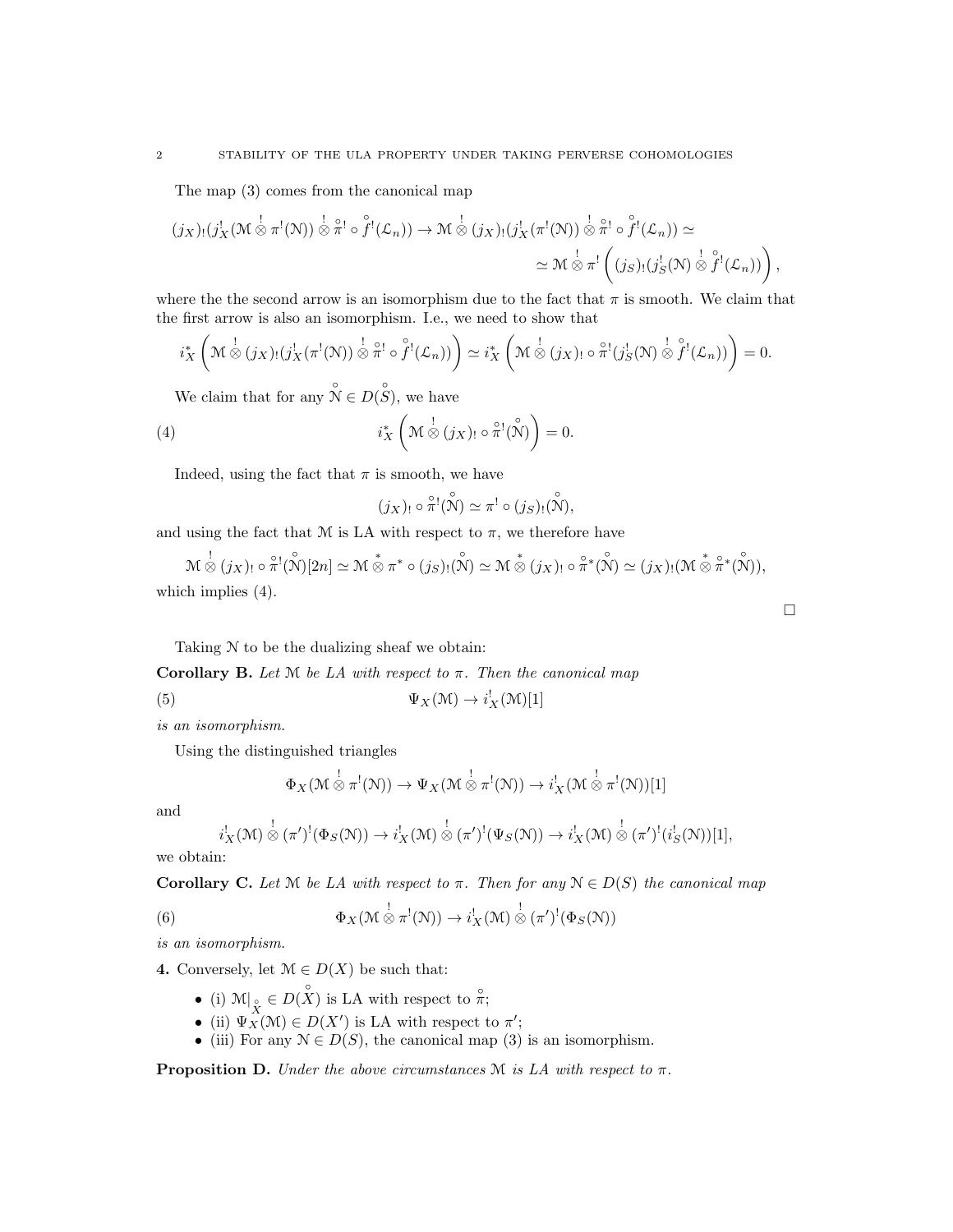*Proof.* First, applying assumption (iii) and taking  $N$  to be the dualizing, we obtain that the map (5) is an isomorphism. Hence, by Verdier duality, so is the map

(7) 
$$
i_X^*(\mathcal{M})[-1] \to \Psi_X(\mathcal{M}).
$$

Note that the composite

$$
i_X^*(\mathcal{M})[-1] \to \Psi_X(\mathcal{M}) \to i_X^!(\mathcal{M})[1]
$$

is the map (2). Hence, the latter is also an isomorphism.

We need to show that for any  $\mathcal{N} \in D(S)$ , the map (1) map is an isomorphism. By assumption (i), it is such over  $\hat{X}$ . So, it suffices to show that the map

$$
\Phi_X(\mathcal{M}\overset{*}{\otimes}\pi^*(\mathcal{N}))[-n]\to\Phi_X(\mathcal{M}\overset{!}{\otimes}\pi^!(\mathcal{N}))[n]
$$

is an isomorphism.

We have a commutative diagram<sup>1</sup>

$$
\Phi_X(\mathcal{M} \overset{*}{\otimes} \pi^*(\mathcal{N}))[-n] \longrightarrow \Phi_X(\mathcal{M} \overset{\mathbf{1}}{\otimes} \pi^!(\mathcal{N}))[n]
$$
\n
$$
\uparrow \qquad \qquad \downarrow
$$
\n
$$
i_X^*(\mathcal{M})[-1] \overset{*}{\otimes} (\pi')^*(\Phi_S(\mathcal{N}))[-(n-1)] \longrightarrow i_X^!(\mathcal{M})[1] \overset{\mathbf{1}}{\otimes} (\pi')^!(\Phi_S(\mathcal{N}))[n-1],
$$

where the left vertical map is obtained by Verdier duality from the map (6), and the lower horizontal arrow is obtained by tensoring the canonical map (2) by the map (1) for  $\pi'$ . I.e., it identifies with the map

$$
\Psi_X(\mathcal{M}) \overset{*}{\otimes} (\pi')^*(\Phi_S(\mathcal{N}))[-(n-1)] \to \Psi_X(\mathcal{M}) \overset{!}{\otimes} (\pi')^!(\Phi_S(\mathcal{N}))[n-1].
$$

Now, assumption (iii) implies that the right vertical map is an isomorphism. The left vertical map is an isomorphism by duality. The bottom horizontal map is an isomorphism by assumption (ii). Hence, the top horizontal map is an isomorphism, as required.

 $\Box$ 

5. Assume for a moment that  $\mathcal{M} \in D(X)$  is perverse.

**Lemma E.** If  $M$  is LA with respect to  $\pi$ , then each of the functors

$$
D(S) \to D(X)
$$

appearing in (1) is t-exact.

*Proof.* Indeed, the left-hand side is left t-exact (for any  $\mathcal{M}$ ), and the right-hand side is right t-exact (for any  $M$ ).

**Theorem F.** Let  $\mathcal{M} \in D(X)$  be LA with respect to  $\pi$ . Then so are all of its perverse cohomologies.

 $1$ <sub>NB</sub>: I have not yet checked the commutativity!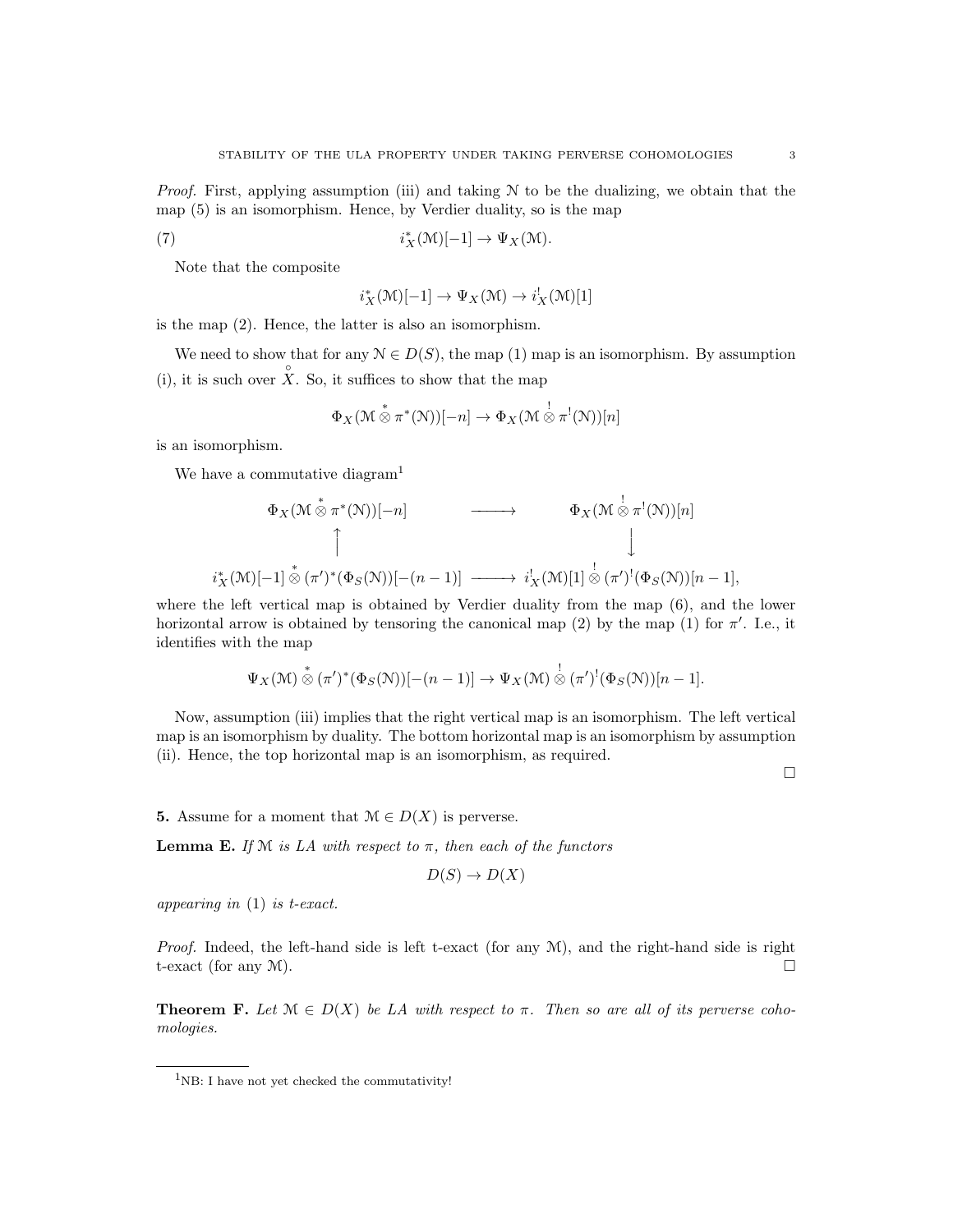*Proof.* We need to show that for a given integer k, the k-th perverse cohomology  $h^k(\mathcal{M})$  is LA over X. By the generic ULA-ness,  $h^k(\mathcal{M})$  is LA over a dense open subset of S. Therefore, we can assume that the locus where it is potentially not LA is cut out by a function f that is a smooth morphism  $S \to \mathbb{A}^1$ .

We will show that  $h^k(\mathcal{M})$  satisfies the assumptions of Proposition D.

Assumption (i) is our assumption assumption that  $h^k(\mathcal{M})$  is LA when restricted to  $\hat{X}$ . Assumption (ii) follows from the t-exactness of the functor  $\Psi_X$  and induction on the dimension on S.

Hence, it remains to show that for any  $\mathcal{N} \in D(S)$ , the map

(8) 
$$
\Psi_X(h^k(\mathcal{M}) \overset{!}{\otimes} \pi^!(\mathcal{N})) \to i_X^!(h^k(\mathcal{M})) \overset{!}{\otimes} (\pi')^!(\Psi_S(\mathcal{N}))
$$

is an isomorphism. In doing so we can assume that N is perverse.

Let us apply the shift by  $[n]$  to the map in  $(8)$ . We obtain a map

(9) 
$$
\Psi_X(h^k(\mathcal{M}) \overset{!}{\otimes} \pi^!(\mathcal{N})[n]) \to i_X^!(h^k(\mathcal{M}))[1] \overset{!}{\otimes} (\pi')^!(\Psi_S(\mathcal{N}))[n-1].
$$

We claim that the two sides in  $(9)$  are obtained by taking the k-th perverse cohomology of the two sides in the map

(10) 
$$
\Psi_X(\mathcal{M} \overset{!}{\otimes} \pi^!(\mathcal{N}))[n] \to i_X^!(\mathcal{M}) \overset{!}{\otimes} (\pi')^!(\Psi_S(\mathcal{N}))[n]
$$

obtained by applying the shift  $[n]$  to the map (3), which is an isomorphism by Lemma A.

Indeed, for the left-hand side, this follows from the fact that the functor  $\Psi_X$  is t-exact and Lemma E.

For the right-hand side, again using Lemma E, it suffices to show that  $i_X^!(h^k(\mathcal{M}))[1]$  is a perverse sheaf that is LA with respect to  $\pi'$ .

Since the functor  $\Phi_X$  is t-exact, we obtain that  $\Phi_X(h^k(\mathcal{M})) = 0$ . Hence, the map

$$
\Psi_X(h^k(\mathcal{M})) \to i_X^!(h^k(\mathcal{M}))[1]
$$

is an isomorphism, and the required assertion follows from the LA-ness of  $h^k(\Psi_X(\mathcal{M}))$ .

 $\Box$ 

## 6. Finally, we will prove:

**Theorem F.** Let  $\mathcal{M} \in D(X)$  be a perverse sheaf that LA with respect to  $\pi$ . Then so are all of its subquotiens.

*Proof.* It is enough to show that if  $\mathcal{M}' \subset \mathcal{M}$  is a sub-object, then  $\mathcal{M}'$  is LA with respect to  $\pi$ . By the generic ULA-ness,  $\mathcal{M}'$  is LA over a dense open subset of  $S$ . Therefore, we can assume that the locus where it is *potentially not* LA is cut out by a function  $f$  that is a smooth morphism  $S \to \mathbb{A}^1$ .

We will show that  $h^k(\mathcal{M})$  satisfies the assumptions of Proposition D.

Assumption (i) is our assumption assumption that  $\mathcal{M}'$  is LA when restricted to  $\hat{X}$ . Assumption (ii) follows from the t-exactness of the functor  $\Psi_X$  and induction on the dimension on S.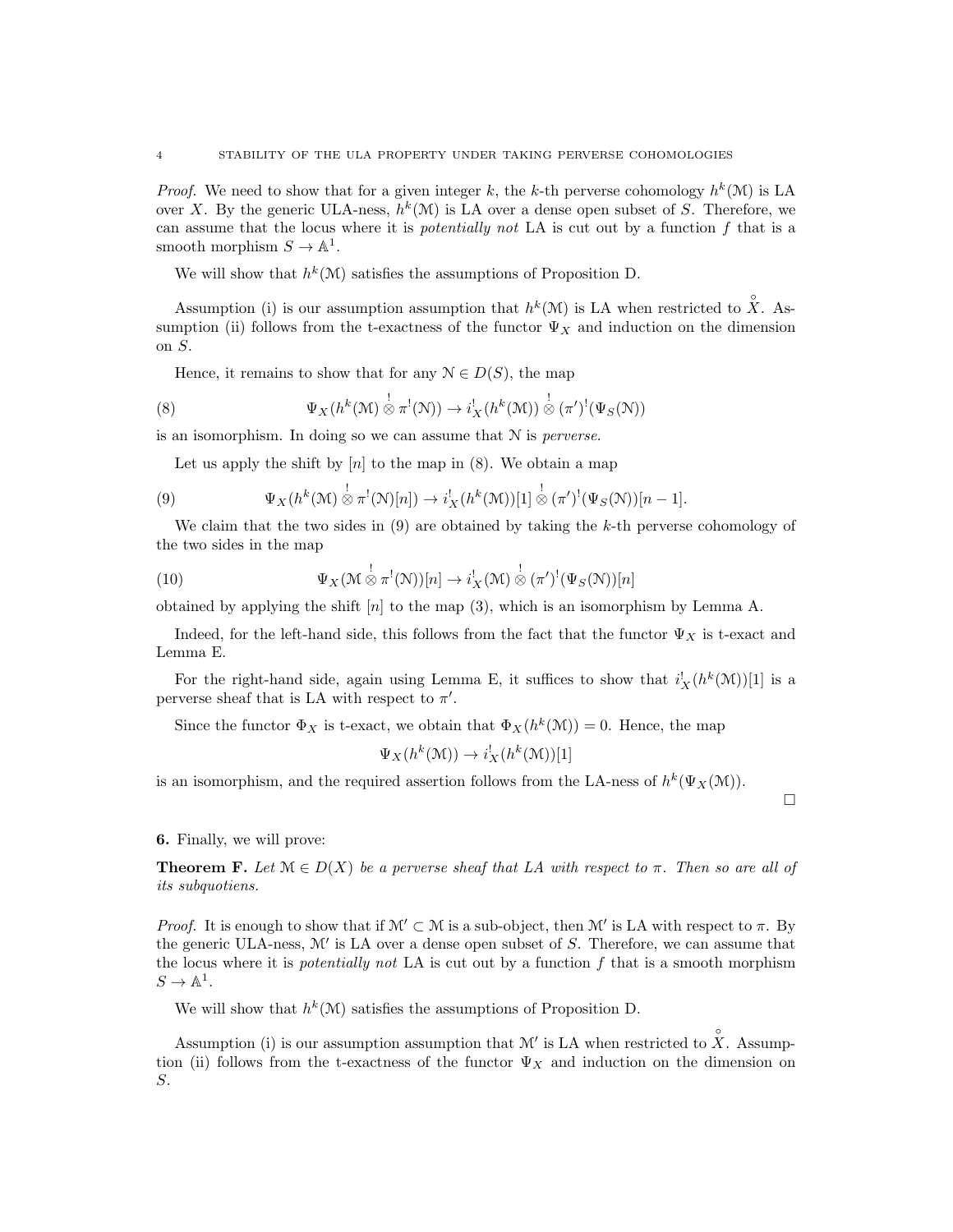Hence, it remains to show that for any  $\mathcal{N} \in D(S)$ , the map

(11) 
$$
\Psi_X(\mathcal{M}' \overset{!}{\otimes} \pi^!(\mathcal{N})) \to i_X^!(\mathcal{M}') \overset{!}{\otimes} (\pi')^!(\Psi_S(\mathcal{N}))
$$

is an isomorphism. In doing so we can assume that N is perverse.

Consider the commutative diagram

(12)  
\n
$$
\Psi_X(\mathcal{M}' \stackrel{\mathbf{1}}{\otimes} \pi^!(\mathcal{N})[n]) \longrightarrow i_X^!(\mathcal{M}')[1] \stackrel{\mathbf{1}}{\otimes} (\pi')^!(\Psi_S(\mathcal{N}))[n-1]
$$
\n
$$
\downarrow \qquad \qquad \downarrow
$$
\n
$$
\Psi_X(\mathcal{M} \stackrel{\mathbf{1}}{\otimes} \pi^!(\mathcal{N})[n]) \longrightarrow i_X^!(\mathcal{M})[1] \stackrel{\mathbf{1}}{\otimes} (\pi')^!(\Psi_S(\mathcal{N}))[n-1].
$$

We claim that the upper row in  $(12)$  consists of perverse sheaves, and the vertical arrows are injections. For the left column this follows from Lemma E and the t-exactness of the functor  $\Psi_X$ .

Denote  $\mathcal{M}'' := \mathcal{M}/\mathcal{M}'$ . To prove the assertion about the right column in (12), using Lemma E, it is enough to show that both  $i_X^!(\mathcal{M}^\prime)[1]$  and  $i_X^!(\mathcal{M}^{\prime\prime})[1]$  are perverse sheaves that are LA with respect to  $\pi'$ . However,

$$
\Phi(\mathcal{M}) = 0 \Rightarrow \Phi(\mathcal{M}') = 0 \text{ and } \Phi(\mathcal{M}'') = 0,
$$

hence the maps

$$
\Psi_X(\mathcal{M}') \to i_X^!(\mathcal{M}')[1]
$$
 and  $\Psi_X(\mathcal{M}'') \to i_X^!(\mathcal{M}'')[1]$ 

are isomorphisms. Hence, the assertion follows by induction on the dimension of S.

The bottom horizontal arrow in (12) is an isomorphism by Lemma A. Hence, we obtain that the top horizontal arrow is an injection of perverse sheaves. In particular,

length
$$
(\Psi_X(\mathcal{M}' \overset{!}{\otimes} \pi^!(\mathcal{N})[n])) \leq \text{length}(i_X^!(\mathcal{M}')[1] \overset{!}{\otimes} (\pi')^!(\Psi_S(\mathcal{N}))[n-1]).
$$

Hence, in order to prove that it is an isomorphism, it remains to establish an inequality in the opposite direction.

We note that the same argument shows that

(13) 
$$
\operatorname{length}(\Psi_X(\mathcal{M}''\overset{!}{\otimes}\pi^!(\mathcal{N})[n])) \geq \operatorname{length}(i_X^!(\mathcal{M}'')[1]\overset{!}{\otimes}(\pi')^!(\Psi_S(\mathcal{N}))[n-1]).
$$

We apply (13) to the short exact sequence

$$
0\to \mathbb{D}(\mathcal{M}'')\to \mathbb{D}(\mathcal{M})\to \mathbb{D}(\mathcal{M}')\to 0
$$

and  $\mathbb{D}(\mathcal{N})$ . We obtain the inequality

(14) 
$$
\text{length}(\Psi_X(\mathbb{D}(\mathcal{M})) \overset{!}{\otimes} \pi^!(\mathbb{D}(\mathcal{N}))[n]) \geq \text{length}(i_X^!(\mathbb{D}(\mathcal{M}'))[1] \overset{!}{\otimes} (\pi')^!(\Psi_S(\mathbb{D}(\mathcal{N})))[n-1]).
$$
 Taking the Verdier duals in (14) we obtain:

(15) 
$$
\operatorname{length}(\Psi_X(\mathcal{M}' \overset{*}{\otimes} \pi^* \mathcal{N})[-n]) \geq \operatorname{length}(i_X^*(\mathcal{M}')[-1] \overset{*}{\otimes} (\pi')^*(\Psi_S(\mathcal{N}))[-(n-1)]).
$$
 However, we have

$$
\mathcal{M}' \overset{!}{\otimes} \pi^{!}(\mathcal{N})[n] \simeq \mathcal{M}' \overset{*}{\otimes} \pi^{*}\mathcal{N}[-n]
$$

(since the restriction  $\mathcal{M}'$  to  $\hat{X}$  is LA with respect to  $\hat{\pi}$ ), and

$$
i_X^!(\mathcal{M}')[1] \overset{!}{\otimes} (\pi')^!(\Psi_S(\mathcal{N}))[n-1] \simeq i_X^*(\mathcal{M}')[-1] \overset{*}{\otimes} (\pi')^*(\Psi_S(\mathcal{N}))[-(n-1)]
$$

since  $i_X^! (\mathcal{M}^\prime) [1] \simeq \Psi(\mathcal{M}^\prime) \simeq i_X^* (\mathcal{M}^\prime) [-1]$  and the latter is LA with respect to  $\pi^\prime$ .